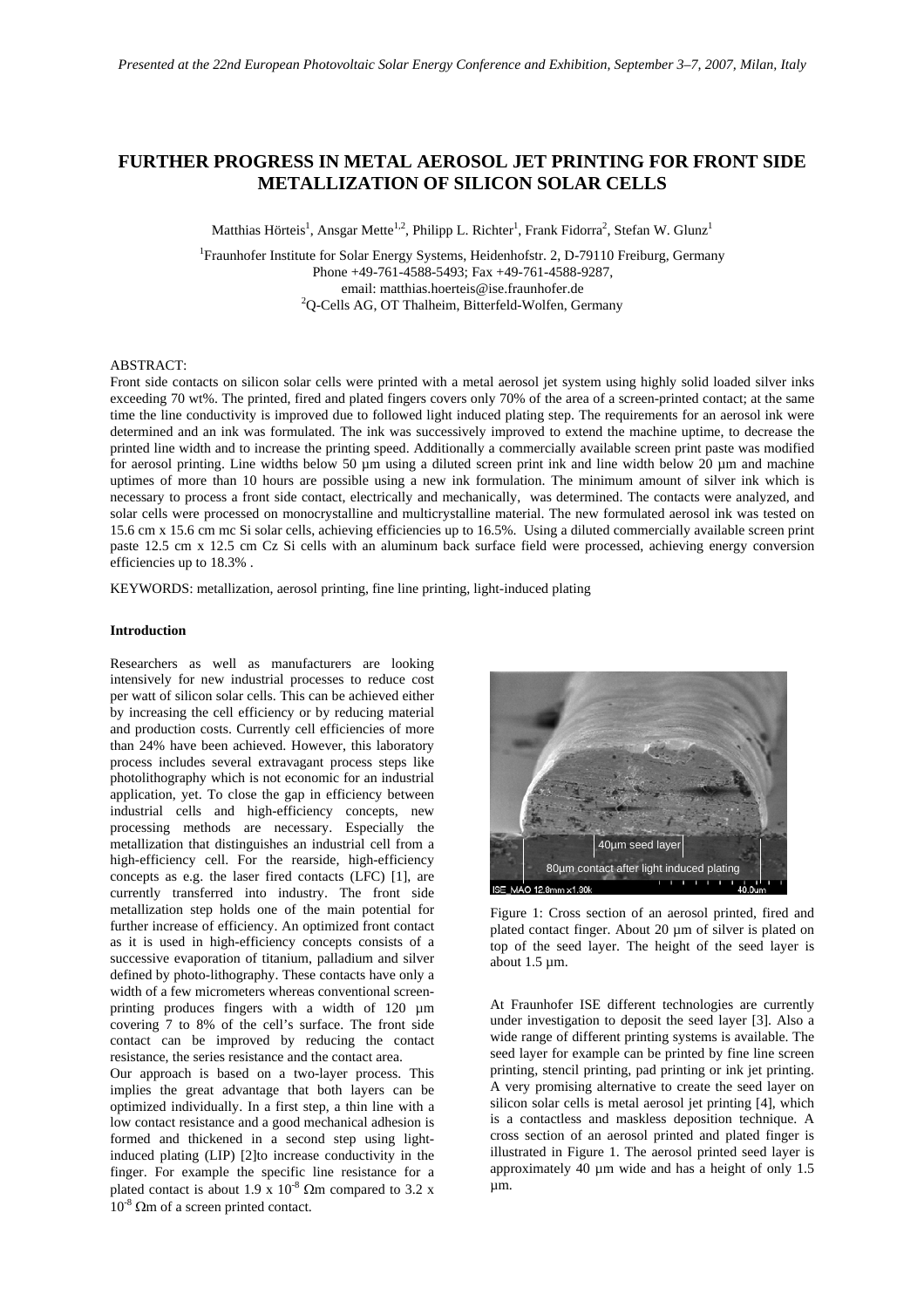The current transport occurs by the light induced plated silver layer which covers the seed layer and build the contact up to 20 um height and 80 um width.

## **Metal aerosol jet printer**

The metal aerosol printer is a Maskless Mesoscale Material Deposition  $(M^{3}D^{\circledast})$  system from Optomec<sup>®</sup> INC., USA [5]. The system is designed for non contact printing of electronic features in the range of  $10 \mu m$  to  $100 \mu m$ . The deposition of material is a two step procedure. Intitially an aerosol is created either by pneumatic atomization or by ultrasonic atomization. The utilized atomization technique depends on the ink parameters. Inks with a low viscosity  $\eta_d$ <10 mPas and a small particle size distribution  $d_{50}$ <50 nm can be ultrasonically atomized. The pneumatic atomizer, the working principle is illustrated in Figure 2, is used for slurries with viscosities up to 1000 mPa. In case of pneumatic atomization an additional device, a so called virtual impactor is necessary to concentrate the aerosol. About 95% of the gas stream which is used to create the aerosol is separated from the mist inside the virtual impactor. The remaining concentrated and condensed aerosol is forwarded into the deposition head, Figure 3.



Figure 2: Working principle of the pneumatic atomizer including the virtual impactor. Only smaller droplets are transported by the carrier gas whereas larger droplets remain in the ink jar.



Figure 3: Simulation of the gas flow in the deposition head. A droplet size of  $d_{\text{drop}}=1$  µm an  $N_2$  as process gas was assumed.

Inside the deposition head the condensed aerosol is focused and forwarded into the nozzle. The technique is based on a principle which is used in optical aerosol particle counters [6]. It consists of two interconnected tubes ending on top of a nozzle.

The aerosol comes through the inner tube with a low velocity. A second gas stream, called sheath air, flows laminar in the outer tube with a higher velocity. On top of the nozzle, the outer gas surrounds the aerosol and streams through the nozzle. The sheath gas prevents the aerosol from getting into touch with the wall and focuses it. As a result, a narrow and dense aerosol jet exits the tip and is deposited as a thin line on the substrate. The line width can be influenced by the ratio of sheath gas flow to condensed aerosol flow. Narrow lines can be printed using an optimized ratio of the gas flows. If the sheath gas rates are getting too high, no significant change in line width is observed. On the contrary, the aerodynamic behavior of the gas streams changes and sheath gas and aerosol are mixed. The result is a wide sprayed line of low density. Another option to adjust the line width is the nozzle diameter. A set of nozzles with openings between 100 µm and 300 µm are available. Depending on the ink the line width can be up to 10 times smaller than the nozzle opening. Line width below 20 µm were achieved, using a highly silver loaded aerosol ink (w>70 wt%) and a 100 µm nozzle (see Figure **4**).



Figure 4: Aerosol printed finger width of d=18 µm, after firing (left) and d=45 µm after LIP (right)

## **Ink requirements**

The deposited seed layer should provide both, a good mechanical adhesion and a good electrical contact. If solar cells with an antireflection coating are contacted, the ink additionally has to penetrate through the  $\text{SiN}_x$ layer. Thick film silver pastes with glass frits fulfill these requirements. However, they are too viscous for aerosol printing and can not be used directly. An aerosol ink needs a lower viscosity, preferable  $\eta_d$  <1 Pas and a reduced particle size distribution. If a screen-printing paste is used, it has to be diluted.

Currently there is no commercial ink available which is optimized for aerosol printing and which can be used as a seed layer for front side contacts on silicon solar cells. First promising results could be achieved using commercially available screen-print paste which is used in a standard production process. Such a paste has solid loads up to 80 wt.% and viscosity's higher than 10 Pas. To transfer this screen-print paste into an aerosol ink, it has to be diluted to reduce the dynamic viscosity below η<1 Pas. The solid load drops due to the dilution from 80 wt.% to approximately 60 wt%. After printing, the solid load of the deposited material drops again to 40 wt%. The atomization in the pneumatic nebulizer is responsible for the additional dilution during printing. The atomizer separates the ink in larger and smaller particles. Large droplets and rather large particles are atomized against the wall of the jar and remain in the ink vessel, whereas smaller droplets, loaded with smaller particles are carried by the gas flow towards the deposition head, see Figure 2.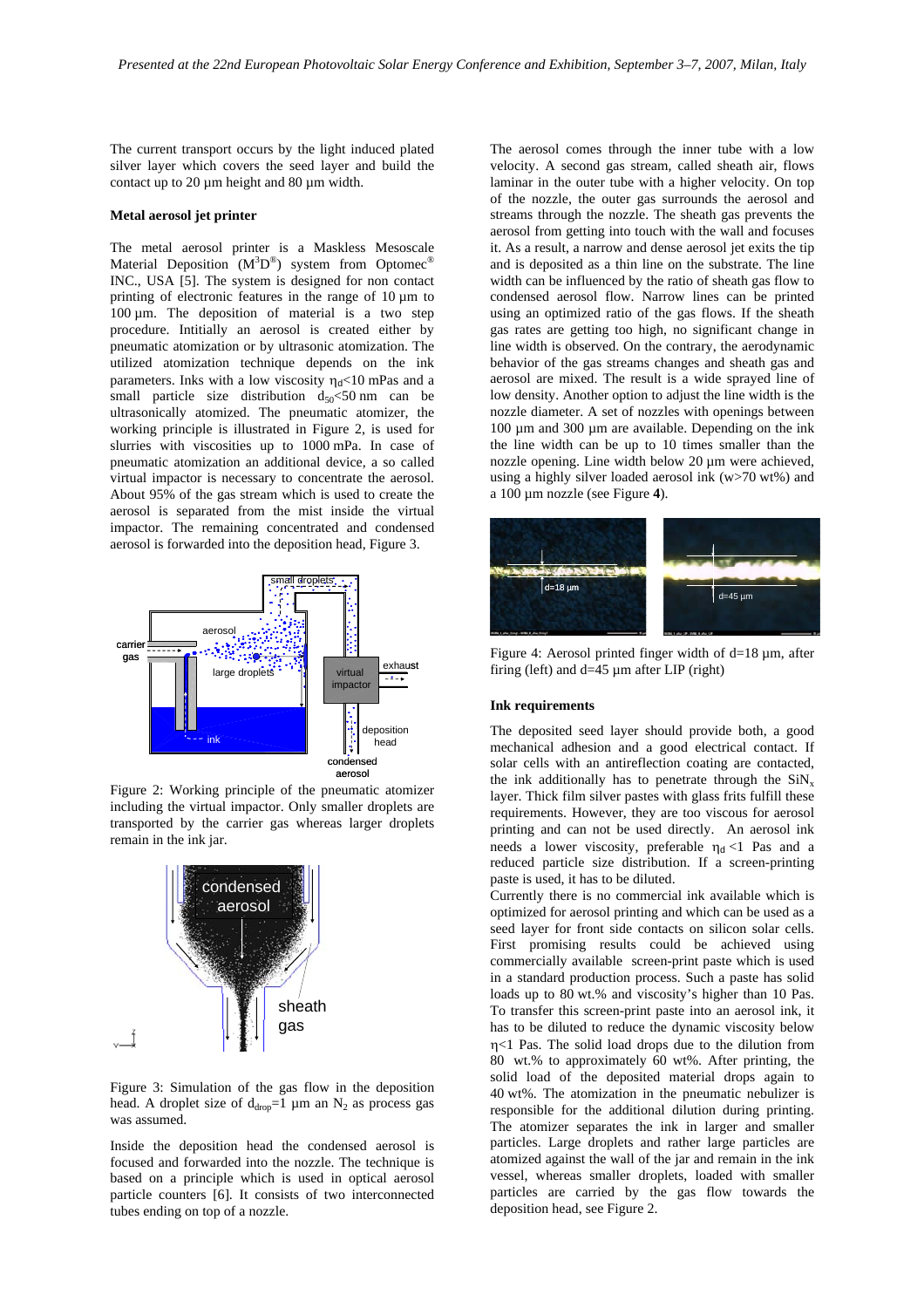To find the optimum particle size for a highly silver loaded aerosol ink, a diluted screen-print paste (ink A) with a wide particle size distribution and a second paste (ink B) with a narrower and smaller particle size distribution was analyzed in a laser particle analyzer before and after printing. The size distribution of the original ink A contains particles from below 100 nm up to diameters of more than  $6 \mu m$ . However, the printed and deposited material contains only particles smaller than 2 µm with an average particle size around d=500 nm. Only small particles are atomized whereas large particles remain in the ink vessel. If ink B with an original particle size below 1 µm is atomized, no separation in particle size and no decrease in solid load during printing were observed. The solid load of ink B was 55 wt% before and after printing and the size distribution remains constant with an average value at  $d= 250$  nm; (Figure 5 and Figure 6).

A narrower particle size distribution and the use of more mono-disperse particles causing a homogeneous aerosol generation and a constant material deposition. Both have a beneficial effect on the system. In this way the system uptime could be increased to more than 10 hours at a higher material deposition rate. A higher deposition rate leads to a higher printing speed, which could be increased from  $v=20$  mm/s to  $v=50$  mm/s. At the same time smaller nozzle outlet diameters can be used and line width below 20  $\mu$ m can be printed.



Figure 5: Particle size distribution of a conventional screen-print paste. The size distribution after printing is shifted towards particle sizes below 2  $\mu$ m.



Figure 6: Particle size distribution of a paste suitable for aerosol printing. The distribution is constant – no separation in small and large particles is taking place during printing process.

## **Printed, fired and plated contacts**

The formation of a conducting seed layer requires a certain amount of material, or a certain contact height respectively.

The necessary contact height was determined for a diluted screen print ink and a aerosol ink. Different contact heights can be printed either by varying the aerosol flow or by multiple printing. Structures from 1 µm up to 15 µm have been processed by multiple printing. The contact width was almost kept constant at 50 µm. It was found, that for both inks a height of only 1- 2 µm is necessary to penetrate through the antireflection coating, to achieve sufficient adhesion and to form a good electrical contact. Independent of the contact height a contact resistivity between  $\rho_c = 5 \text{ m}\Omega \text{ cm}^2$  and  $\rho_c=8$  m $\Omega$  cm<sup>2</sup> was measured to an emitter with a sheet resistance of about 60  $\Omega$ /sq, which is comparable to a screen-printed contact. Assuming a printed contact width of 40  $\mu$ m and a height of 1.5  $\mu$ m about 30 times less silver material is consumed compared to a screen-printed contact.

The printed cells are fired in a standard fast firing belt furnace at 880°C. The contact shrinks due to the evaporation of solvents and binders and due to the sintering of the silver particles. The single silver particles are sintering into clusters and islands and forming a interrupted conducting layer, hence the line conductivity is by far too low.



Figure 7: Cross section of a printed (solid line) and fired contact (dashed line). The small picture shows a top view of an aerosol printed and fired contact.

The seed layer needs to be plated in the second contact forming step. During LIP, silver grows isotropically and also closes gaps between the sintered silver particles and forms a dense highly conductive silver layer, compare Figure 1. The contact changes its shape from a flat seed layer into a contact of a half circular shape with an aspect ratio (height:width) of 1:3 -1:5 depending on the seed layer width and plating height. Additionally the contact resistance is reduced because of further current paths between silver crystallites and LIP silver [7].

### **Solar cell results**

Multicrystalline 15.6 cm x 15.6 cm silicon solar cells were industrially preprocessed at Q-Cells including wet chemical texturing, emitter diffusion,  $\text{SiN}_x$  antireflection coating and screen printing of the rearside. The emitter sheet resistance of the cells was about 55  $\Omega$ /sq.